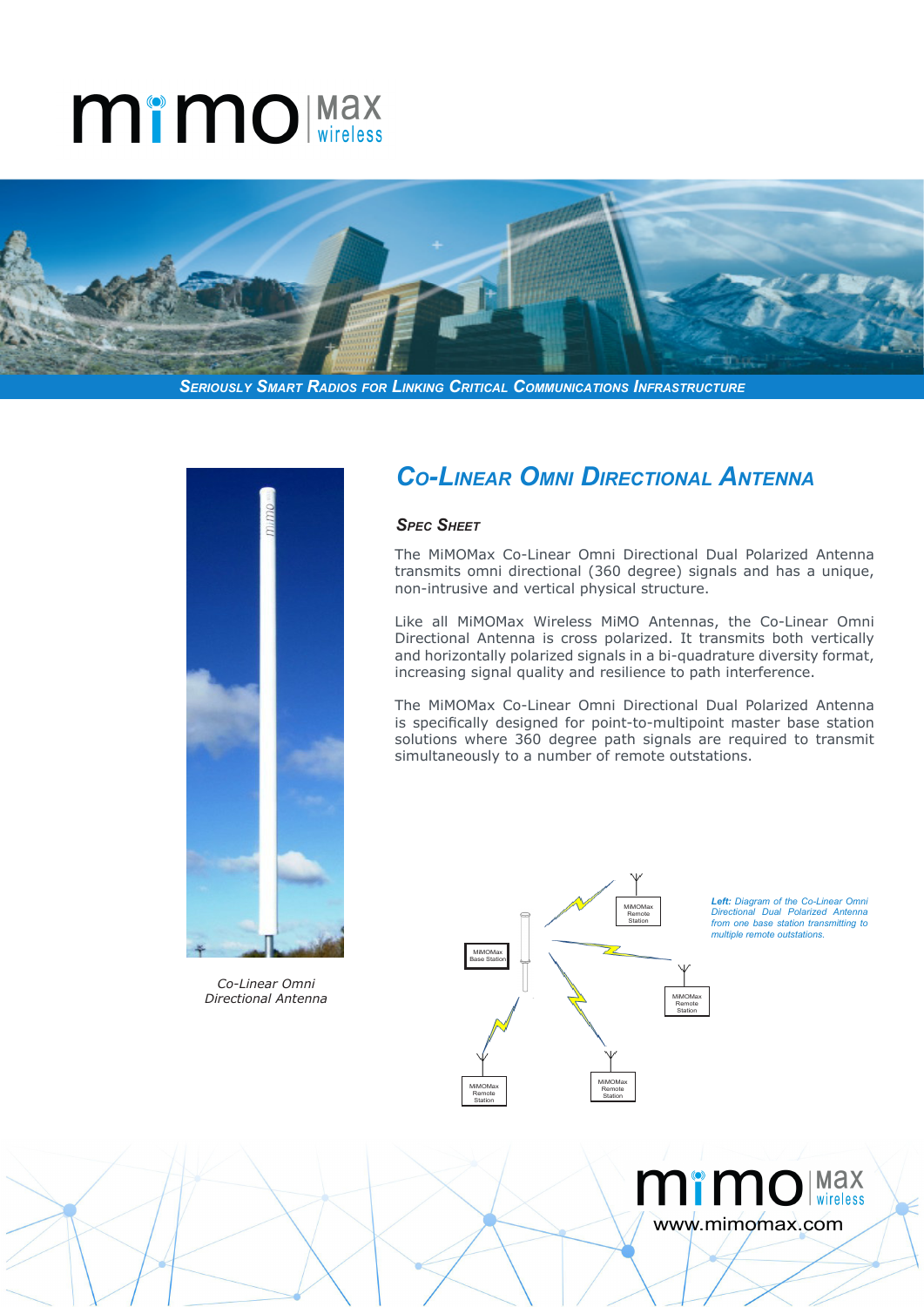### *Co-Linear Omni Directional Antenna Specifications*

| <b>Electrical Specifications</b>       |                                             |
|----------------------------------------|---------------------------------------------|
| Frequency Range                        | 400-470MHz                                  |
| Polarization                           | Horizontal and Vertical with separate feeds |
| Antenna Gain                           | 10dBi Nominal                               |
| Beam Width                             | Vertical Plane 12°<br>Horizontal Plane N/A  |
| Frequency Bandwidth (15dB return loss) | 20MHz                                       |

| <b>Mechanical Specifications</b> |                                                                          |
|----------------------------------|--------------------------------------------------------------------------|
| Connector Type                   | 2 x Male Type N Connector on 1.5m tail of<br>RG213 coaxial cable         |
| Max Power Rating                 | 50W (Average)                                                            |
| Dimension                        | $110\% \times 3600$ (mm)                                                 |
| Weight                           | 18kg                                                                     |
| Material and Structure           | Rugged UV-PVC radome with high tensile<br>aluminium alloy tube structure |
| Max Gust Speed                   | 160kph                                                                   |
| Wind Loading                     | 555N (at 160kph)                                                         |
| Mounting                         | 50mm dia. x 600mm mounting pipe                                          |

| <b>Product Orders</b> |                                                   |  |
|-----------------------|---------------------------------------------------|--|
| <b>Product Code</b>   | <b>Description</b>                                |  |
| ANT-400-420-010-OD10  | UHF MIMO Co-Linear, 400-420MHz, 10dBi, 2 x N-Male |  |
| ANT-415-435-010-OD10  | UHF MIMO Co-Linear, 415-435MHz, 10dBi, 2 x N-Male |  |
| ANT-440-460-010-OD10  | UHF MIMO Co-Linear, 440-460MHz, 10dBi, 2 x N-Male |  |
| ANT-450-470-010-OD10  | UHF MiMO Co-Linear, 450-470MHz, 10dBi, 2 x N-Male |  |

*Important: Specifications are subject to change without prior notice*



*Recommended Mounting Detail*

**www.mimomax.com**